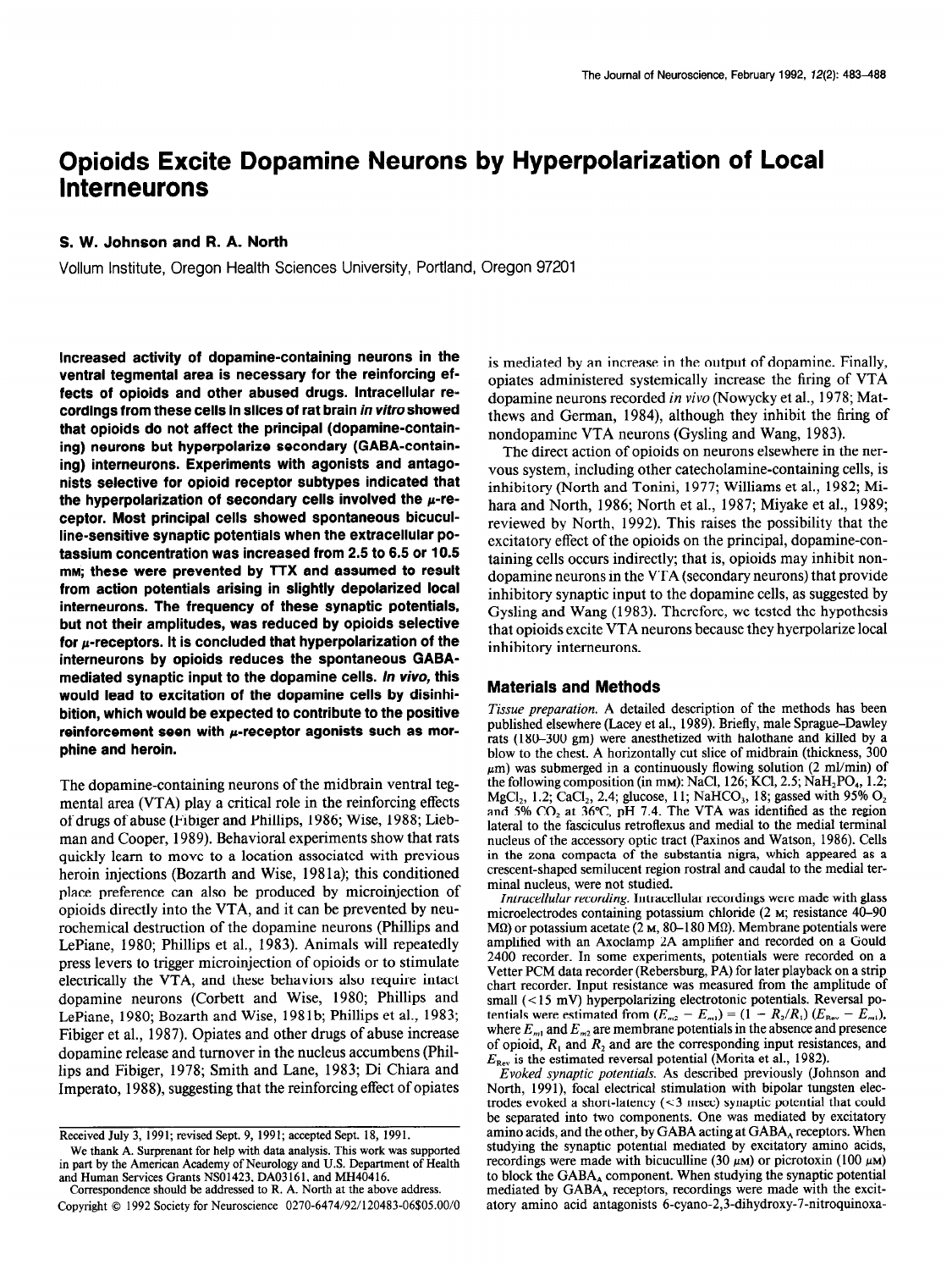### A



Figure 1. Hyperpolarization of secondary cells by  $\mu$ -receptor agonist. A, A Principal cell is hyperpolarized by dopamine but not  $[Met<sup>5</sup>]$ enkephalin (a) and a Secondary cell is hyperpolarized by [Met<sup>5</sup>]enkephalin but not by dopamine (b). As shown here, principal cells usually fired spontaneously in vitro whereas secondary cells did not. B. Hyperpolarization of a Secondary neuron by the  $\mu$ -receptor agonist DAMGO (Tyro-Ala-Gly-MePhe-Gly-01) (a) compared with lack of effects of  $\delta$ -receptor agonist DPDPE (Tyr-D-Pen-Gly-Phe-u-Pen) and  $\kappa$ -selective agonist U50488H  $(b, \text{ same cell as in } Ab).$ 

line (CNQX; 10  $\mu$ M) and 2-amino-5-phosphonopentanoic acid (APV; 30  $\mu$ M). In about 90% of cells, a train of stimuli (5-10 stimuli at 70 Hz, delivered every  $0.016$  sec) evoked a late (latency  $> 50$  msec) hyperpolarizing synaptic potential that was mediated by  $GABA<sub>b</sub>$  receptors. This hyperpolarizing potential was routinely recorded in APV (30  $\mu$ M), CNQX (10  $\mu$ M), and picrotoxin (100  $\mu$ M).

Drugs. All drugs were applied by superfusion. Solutions containing drugs entered the recording chamber within 30 set of turning a tap, the delay before a second for passage of the solution through a heat exdelay being necessary for passage of the solution through a heat ex-<br>changer. Complete exchange of the bath solution occurred within 2 min. A stock solution of dopamine hydrochloride (Sigma) was made daily and kept on ice to retard oxidation. Other drugs used were  $(\pm)$ -bicuand kept on fee to retard bardarion. Other drugs used were  $(\pm f)$  order cumic inconounce (signia), preformit (signia),  $\Delta V$  (research Bio $f_{\text{rel}}(G)$  research Biochemicals),  $2$ -hydroxysaciolefi (sacio- $\begin{bmatrix} \text{Ric} \\ \text{Ric} \end{bmatrix}$ ,  $\begin{bmatrix} \text{Dic} \\ \text{Eic} \end{bmatrix}$ ,  $\begin{bmatrix} \text{Dic} \\ \text{Eic} \end{bmatrix}$ ,  $\begin{bmatrix} \text{Eic} \\ \text{Eic} \end{bmatrix}$ ,  $\begin{bmatrix} \text{Eic} \\ \text{Eic} \end{bmatrix}$ ,  $\begin{bmatrix} \text{Eic} \\ \text{Eic} \end{bmatrix}$  $(0, \ldots, D_{AA} \cap \mathbb{C})$  [The Fig. 41,  $\mathbb{C}$ ],  $\mathbb{C}$ <sup>1</sup>; Peninsula Labor-Cly-Digital Labor-Cly-Digital Labor-Cly-Digital Labor-Cly-Digital Labor-Cly-Digital Labor-Cly-Digital Labor-Cly-Digital Labor-Cly-Digital Labor-C  $r_{\text{Sigma}}$ , DAMOO  $r_{\text{Sigma}}$   $r_{\text{Sigma}}$  Phe-De-Oly-Merite-Oly-01), Pennisula Labo ratories], DPDPE (Tyr-D-Pen-Gly-Phe-D-Pen; Peninsula), U50488H  $(trans-3, 4-dichloro-N-methyl-N-(2-(1-pyrolidinyl)-cyclohexyl)-ben$ zeneacetamine; gift from Upjohn), naltrindole hydrochloride (Research Biochemicals), and CTOP ([Cys<sup>2</sup>,Tyr<sup>3</sup>,Orn<sup>5</sup>,Pen<sup>7</sup>]somatostatin-amide;<br>Peninsula).

## **Results**

#### Opioid hyperpolarization of secondary cells  $\sigma$  *Uptour requirement of secondary cells* showed the VTA showed two types of cell,  $\sigma$

Intracentuar recordings from the  $v_1$  A showed two types of cent, as previously described in the substantia nigra (Lacey et al., 1989). Seventy-one cells were tested with dopamine (30  $\mu$ M) and [Met<sup>5</sup>]enkephalin (30  $\mu$ M): 46 cells were hyperpolarized by dopamine but not by [Met<sup>s</sup>]enkephalin (*principal* cells, Fig. 1A), 15 cells were hyperpolarized by [Met<sup>5</sup>]enkephalin but not by dopamine (secondary cells, Fig.  $1A$ ), and 10 cells were not classified. Secondary cells had relatively narrow action potentials (mid-spike width  $< 0.7$  msec) and are presumed to be neurons that do not contain dopamine (Grace and Bunney, 1980, 1983; Grace and Onn, 1989; Lacey et al., 1989; Johnson and North, 1992; Yung et al., 1991). The sensitivity to opioids of the non-dopamine cells is consistent with autoradiographic studies

showing that  $\mu$ -receptor binding in the VTA is not changed by destruction of dopamine-containing cells (Dilts and Kalivas, 1989).

The hyperpolarization of secondary cells was mediated by activation of  $\mu$ -receptors, because the  $\mu$ -selective agonist DAM-GO was highly effective (Fig. 1B) whereas agonists selective for  $\delta$ -receptors (DPDPE; 3  $\mu$ M;  $n = 3$ ) and  $\kappa$ -receptors (U50488H;  $\frac{30}{100}$  PM; n = 3) were ineffective (Fig. 1B). DAMGO at 100 nm;  $\sigma$   $\mu$ <sub>M</sub>,  $n - 3$  were inelective (Fig. 1*D*). DAMCO at 100 lm hyperpolarized the membrane  $2 \pm 1$  mV ( $n = 3$ ); 300 nm produced a  $7 \pm 2$  mV hyperpolarization ( $n = 3$ ), and 1  $\mu$ m caused a 12  $\pm$  4 mV hyperpolarization (n = 6). The hyperpolarization  $p_1 \geq p_2 \geq p_3$  is a produced by  $p_1 \geq p_4$ . The property distribution produced by [MEC JERKEPHAIIII was prevented by the  $\mu$ -receptor antagonist CTOP (300 nm;  $n = 4$ ) (Gulya et al., 1986) but was unaffected by the  $\delta$ -receptor antagonist naltrindole (1 µm;  $n =$ unanected by the o-receptor antagonist hattring is  $n = 3$ .  $\mathcal{D}$  (Fortogriese et al., 1988). The hyperpotarization resulted from an increase in membrane potassium conductance because it was associated with a decrease in neuron input resistance and had an estimated reversal potential of  $-105 \pm 6$  mV ( $n = 4$ ; this and other values are mean  $\pm$  SEM).

## $\sigma$  inhibition of spontaneous inhibition of spontaneous inhibitory synaptic potentials  $\sigma$  $\sigma$ pola maonon of sponancols maonory synaphic polemiais

The possibility was next investigated that the secondary neurons provided inhibitory input to the principal neurons; in this case, hyperpolarization of the inhibitory interneurons by opioids could be the explanation for excitation of the principal dopaminecontaining cells. Spontaneous synaptic potentials occurred in about 50% of principal cells when the extracellular potassium concentration was increased (from 2.5 to 6.5 or 10.5 mm). These potentials were depolarizing when recording electrodes contained potassium chloride (reversal potential, estimated by extrapolation, was  $-22 \pm 4$  mV,  $n = 5$ ; Fig. 2) and hyperpolarizing when electrodes contained potassium acetate (reversal potential was  $-79 \pm 6$  mV,  $n = 4$ ; data not shown). The spontaneous depolarizing synaptic potentials were often several millivolts in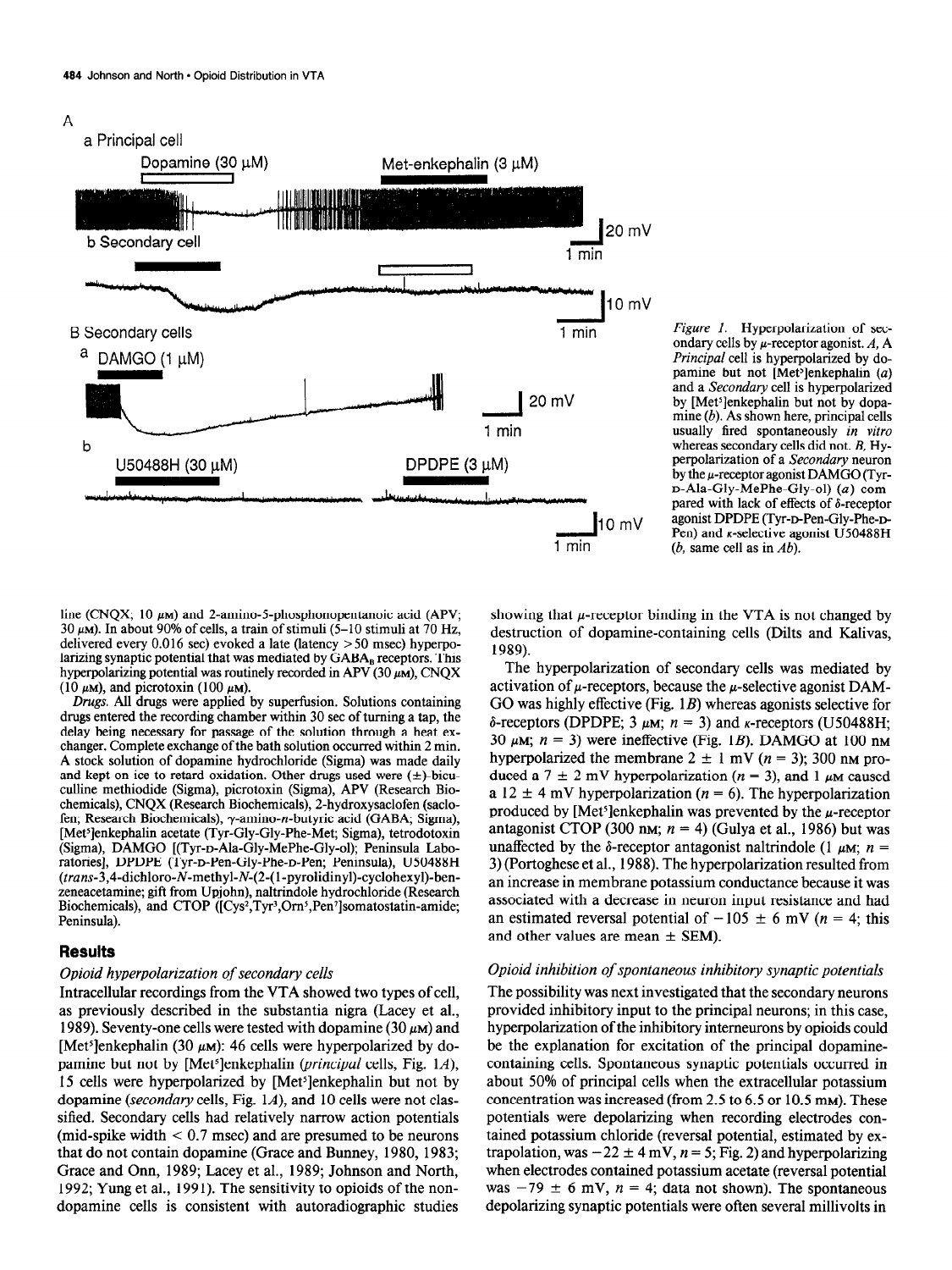

Figure 2. Opioids reduce the frequency of spontaneous GABA-mediated synaptic potentials. Synaptic potentials are depolarizing because recordings were made with an electrode containing potassium chloride. A, A high concentration of [Met<sup>5</sup>]enkephalin blocks spontaneously occurring synaptic potentials without changing their amplitude (a) whereas bicuculline progressively reduces the amplitude of the synaptic potentials until they disappear (b). B, The reduction in frequency of spontaneous synaptic potentials observed with a low concentration of [Met<sup>5</sup>]enkephalin (100 nm, a) is mimicked by a submaximal concentration of TTX (100 nm, b). Higher concentrations (1  $\mu$ m) of TTX completely blocked spontaneous synaptic potentials.

amplitude, allowing single inputs to be discriminated from the intemeurons by hyperpolarization, rather than reducing the amplitude histogram (Figs. 2, 3). <br>amount of GABA released by each action potential.

Bicuculline (10-30  $\mu$ M; n = 7) progressively reduced the amplitude of spontaneous potentials until they completely disappeared (Figs. 2Ab, 3A). In contrast, a low concentration of TTX (100 nm;  $n = 6$ ) reduced their frequency without affecting their amplitude (Fig. 2Bb) whereas a higher concentration (1  $\mu$ M) completely blocked the spontaneous potentials. Similar to TTX, [Met<sup>5</sup>]enkephalin (0.1-10  $\mu$ M) reduced the frequency of spontaneous synaptic potentials without affecting their amplitude (Figs. 2, 3). This was likely to be a presynaptic action because [Met<sup>5</sup>]enkephalin (10  $\mu$ M) had no effect on the membrane potential changes produced by exogenously applied GABA (1 mM;  $n = 4$ ) or muscimol (10  $\mu$ M;  $n = 3$ ). DAMGO (100 nM) mimicked the effect of [Met<sup>5</sup>]enkephalin by reducing the frequency of spontaneous synaptic potentials by 88  $\pm$  6% (n = 3). Moreover, inhibition of spontaneous synaptic potentials by [Met<sup>5</sup>]en $k_{\text{sub}}$  and  $k_{\text{sub}}$  of  $k_{\text{sub}}$  but not be not been able not be not been able not be not been able not be not been able not been able not been able not been able not been able not been able not been able not been abl  $\frac{1}{2}$   $\frac{1}{2}$ . Therefore, provide receptors mediate both the set  $(1 \mu M)$   $(n = 1)$ . Therefore,  $\mu$ -opioid receptors mediate both the suppression of spontaneous synaptic potentials and the hyperpolarization of secondary cells; the concentration of enkephalin needed to produce these two effects was similar, with a 50%. maximal effect for each of about 1  $\mu$ M (Fig. 3B). The lack of effect of opioids on the *amplitude* of the spontaneous synaptic potential suggests that they reduce the frequency of firing of

The excitation by opioids that is seen in vivo is probably not seen in vitro because of the loss of tonic activity through deafferentation. To test this, we recorded from principal cells with potentation. To test this, we recorded from principal cens with potassium accial intermediate lucidus and increased the minimity effect of local interneurons by increasing the extracellular potassium concentration  $(6.5-10.5 \text{ mm})$ . In these conditions, [Met<sup>5</sup>]enkephalin (10 or 30  $\mu$ M) and DAMGO (1 and 3  $\mu$ M) depolarized and excited the cells (Fig. 4; four of five neurons tested). This excited the cent  $(\text{Fig. 4})$  four of five neurons from it was excluding because it was minicipal by biggers of the contract of the contract of the contract of the contract of the contract of the contract of the contract of the contract of the contract of the contract of t from interneurons because it was mimicked by bicuculline (10 or 30  $\mu$ M;  $n = 4$ ).

### Opioid inhibition of evoked synaptic potentials  $\mathcal{L}_{\text{M}}$

At low concentrations of [Met' ]enkephalin  $(0.1-1 \mu M)$ , there was no effect on the  $GABA_A$  receptor-mediated synaptic potential when evoked by electrical stimulation. Only at high concentrations (3–30  $\mu$ M) was the synaptic potential depressed, and then maximally by 41% (Fig.  $3B$ ). The excitatory amino acid component of the synaptic potential was also reduced by high concentrations of [Met<sup>5</sup>]enkephalin; inhibition was  $5 \pm 9\%$  (n = 5) by 3  $\mu$ m, 14  $\pm$  12% (n = 6) by 10  $\mu$ m, and 34  $\pm$  13% (n = 6) by 30  $\mu$ M. Similarly, the hyperpolarizing synaptic potential mediated by GABA<sub>R</sub> receptors was reduced by high concentrations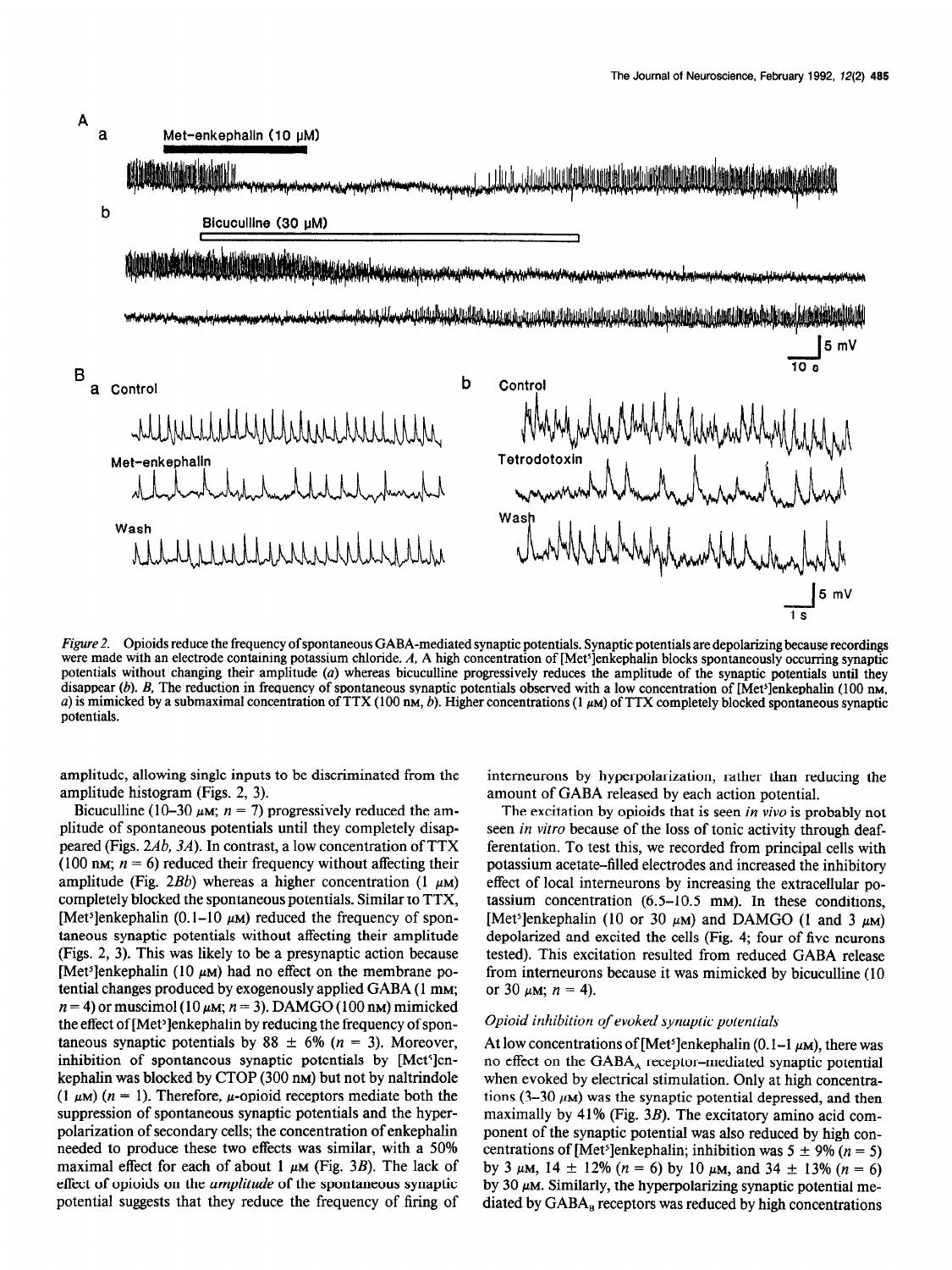Figure 3. A, Amplitude histograms of  $\overrightarrow{E}$  (10 µM)<br>the spontaneous synaptic potentials  $\overrightarrow{P}$  50 r  $\overrightarrow{m}$ the spontaneous synaptic potentials (such as shown in Fig. 2) illustrate that [Met<sup>5</sup>]enkephalin reduces their frequency whereas bicuculline reduces their amplitude. Ordinate is the number of events counted in 50 sec recording periods, separated by amplitude into 0.5 mV bins. The smooth curves are Gaussian functions fitted by least-<br>squares minimization. In this cell, 100 squares minimization. In this cell, 100<br>nm [Met<sup>5</sup>]enkephalin had almost no effect, but  $1 \mu M$  [Met<sup>s</sup>]enkephalin reduced the number of events without significantly changing the shape of the  $\frac{20}{8}$  12 distribution. Bicuculline reduced the<br>mean amplitude but not the total number of events.  $B$ , Concentration-re-  $\frac{1}{2}$  10 sponse curves show that similar concentrations of [Met<sup>5</sup>]enkephalin are effective to reduce the frequency of  $\overline{\mathcal{S}}$ spontaneous postsynaptic potentials and<br>to hyperpolarize secondary neurons. Higher concentrations are required to reduce the amplitude of electrically evoked GABA,-mediated synaptic potentials (shown by the open squares). Evoked potentials were recorded in the presence of 10  $\mu$ M CNQX and 30  $\mu$ M presence of TO  $\mu$ m CINQA and SO  $\mu$ m  $\Delta E$   $\bf{v}$ . Kesuns are expressed as mea

of enkephalin; inhibition was 25  $\pm$  5% (n = 6) by 3  $\mu$ M, 30  $\pm$ 6% (n = 6) by 10  $\mu$ m, and 33%  $\pm$  4% (n = 4) by 30  $\mu$ m. It should be noted that spontaneous synaptic potentials mediated by excitatory amino acids (i.e., that persisted in bicuculline) or by  $GADA = GADA$  $\frac{1}{2}$ 



## **Discussion**

A body of work indicates that the principal cells identified in the present study on the basis of their electrophysiological properties correspond to dopamine-containing neurons (Grace and Onn, 1989; Johnson and North, 1992; Yung et al., 199 1) where-

*Figure 4.* DAMGO excites a *principal* VTA neuron when the recording is made with an electrode containing potassium acetate. Spontaneous hyperpolarizing synaptic potentials (GABA $_A$  mediated) can be seen that were not present until the potassium concentration of the superfusing solution was increased to 8.5 mm. The DAMGO-induced excitation is mimicked by bicuculline, indicating that it results from inhibition of tonically active inhibitory interneurons.

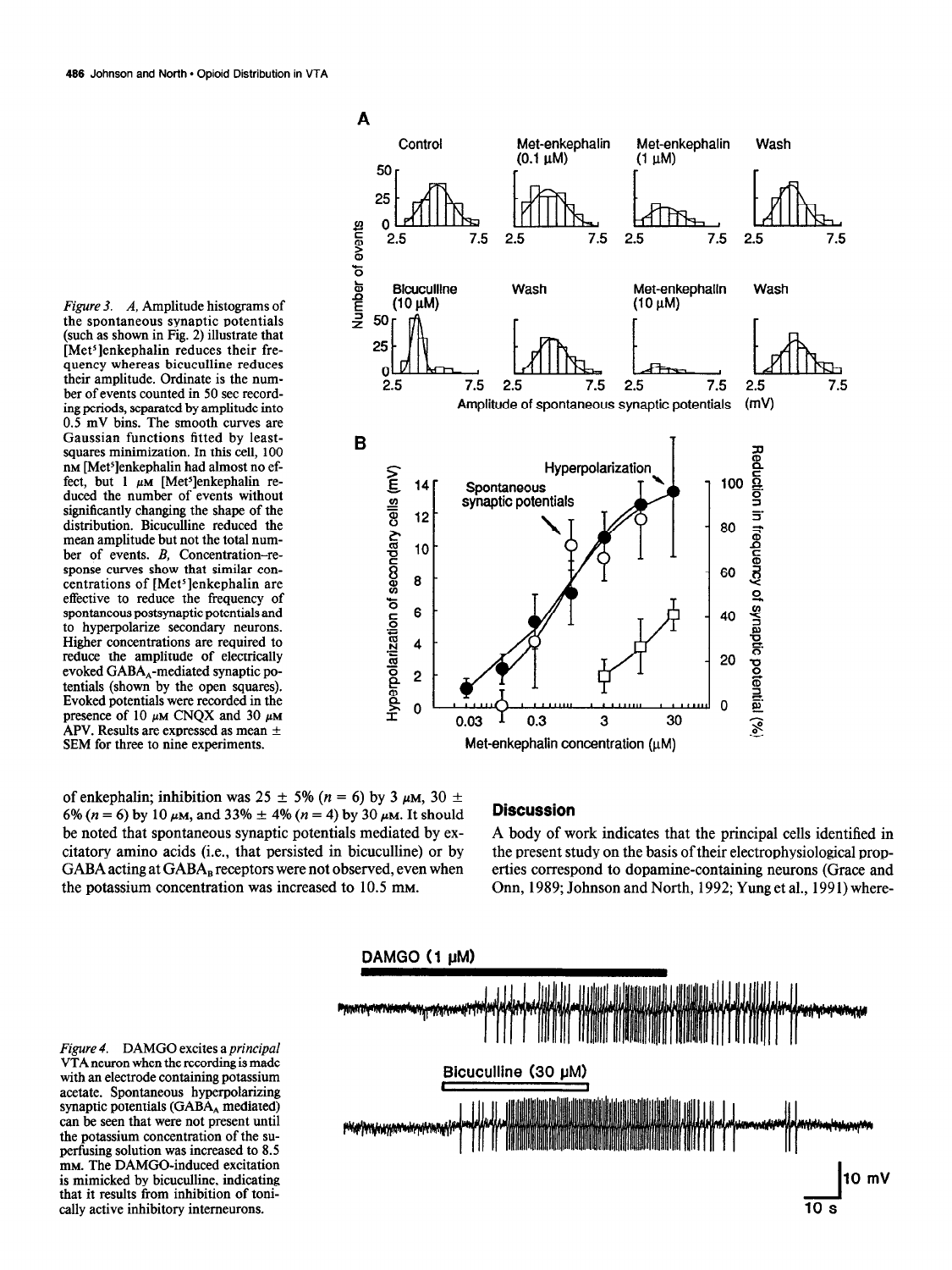as the secondary cells do not contain dopamine. It is not known whether the secondary cells include nondopamine projection neurons, but they are presumed to include the GABA-containing intemeurons known to exist in the VTA (Mugnaini and Oertel, 1985). The finding that opioids hyperpolarize local intemeurons is consistent with results in the hippocampus and olfactory bulb (Nicoll et al., 1980; Madison and Nicoll, 1988); the finding that they do so by increasing the membrane potassium conductance is consistent with results in many mammalian neurons (reviewed by North, 1992).

It has been generally inferred that hyperpolarization of inhibitory intemeurons accounts for the excitation of hippocampal pyramidal cells (Nicoll et al., 1977; Zieglgansberger et al., 1979; Lee et al., 1980), and consistent with this is the finding that GABA,-mediated synaptic potentials recorded from pyramidal cells are reduced by opioids (Siggins and Zieglgansberger, 1981). Four results of the present work converge on the conclusion that in the case of the VTA, the dopamine-containing output neurons are excited through disinhibition. First, the spontaneously occurring bicuculline-sensitive synaptic potentials presumably arise from depolarization of local intemeurons that have their cell bodies in the tissue slice. There are GABAcontaining cells within the slice (Mugnaini and Oertel, 1985) and TTX blocks their discharge (S. W. Johnson and R. A. North, unpublished observation). It is also consistent with the absence of any spontaneously occurring excitatory synaptic potentials, because the cell bodies of those afferents would be lost when the slice is prepared (Christie et al., 1985). Second, opioids reduced the frequency rather than the amplitude of spontaneous GABA-mediated synaptic potentials. This implies that the opioids act to hyperpolarize the cell body rather than to reduce the amount of GABA released per action potential reaching the release site. Third, similar concentrations of opioids hyperpolarized secondary cells and reduced the synaptic potential frequency (Fig. 3B), and the  $\mu$ -receptor was involved in each case. The similarity in the effective concentrations of [Met<sup>5</sup>]enkephalin could be fortuitous. A complete inhibition of cell firing would be expected to occur with a hyperpolarization of only a few millivolts; however, a direct comparison is difficult because the  $p_{\text{min}}$  and  $p_{\text{max}}$  and  $p_{\text{min}}$  when hyperpolarization is difficult because in potassium concentration was 2.5 mm when hyperpolarization was measured, but 6.5–10.5 mm in studies of inhibition of spontaneous synaptic potentials. Fourth, in circumstances in which the local GABA synaptic potentials. To detail, in chequinotation in which the local OADA synaphic liftur was actually immotiony (circ trodes containing potassium acetate), opioids excited the do-<br>pamine cells.  $\sigma$  in the reducing ineffective integration in reducing the amplitude in reducing the amplitude in reducing the amplitude in  $\sigma$ 

 $\alpha$  electrically evoked synaptic potential synaptic potential  $\alpha$ of electrically evoked synaptic potentials mediated by  $GABA_A$ receptors. One possible explanation is that the electrical field stimulation so intensely depolarizes the interneurons that a large hyperpolarization (produced by a high opioid concentration) is required to overcome it (see North and Tonini, 1977). Another possibility is that electrical stimulation of the slice recruits GABA-containing fibers that do not originate in local interneurons and they are less sensitive or insensitive to opioids.

It is proposed that, in vivo, secondary cells tonically inhibit dopamine-containing cells and this tonic inhibition is released by opioids acting at  $\mu$ -receptors to increase potassium conductance. The ability to increase the release of dopamine in limbic target areas such as the nucleus accumbens has been suggested to be a common feature of pharmacologically disparate drugs of abuse (Di Chiara and Imperato, 1988; Liebman and Cooper, 1989). For cocaine, this would occur by inhibiting reuptake in

the accumbens (Wise, 1984; Uchimura and North, 1990). In the case of nicotine, a direct excitation of dopamine neuron cell bodies has been shown (Grenhoff et al., 1986; Calabresi et al., 1989). The present work indicates that opioids also fit within the dopaminergic hypothesis of reward but that the excitation of dopamine neurons results from inhibition of local GABA intemeurons.

## References

- Bozarth MA, Wise RA (1981a) Intracranial self-administration of morphine into the ventral tegmental area in rats. Life Sci 28:551- 555.
- Bozarth MA, Wise RA (1981b) Heroin reward is dependent on a dopaminergic substrate. Life Sci 29:1881-1886.
- Calabresi P, Lacey MG, North RA (1989) Nicotinic excitation of rat ventral tegmental neurones in vitro studied by intracellular recording. Br J Pharmacol 98:135-140.
- Christie MJ, Bridge S, James LB, Beart PM (1985) Excitotoxin lesions suggest an aspartatergic projection from rat medial prefrontal cortex to ventral tegmental area. Brain Res 333:169-172.
- Corbett D, Wise RA (1980) Intracranial self-stimulation in relation to the ascending dopaminergic systems of the midbrain: a moveable electrode mapping study. Brain Res 185:1-15.
- Di Chiara G, Imperato A (1988) Drugs abused by humans preferentially increase synaptic dopamine concentrations in the mesolimbic system of freely moving rats. Proc Nat1 Acad Sci USA 85:5274-5278.
- Dilts RP, Kalivas PW (1989) Autoradiographic localization of  $\mu$ -opioid and neurotensin receptors within the mesolimbic dopamine system. Brain Res 488:31 l-327.
- Fibiger HC, Phillips AG (1986) Reward, motivation, cognition: psychobiology of mesotelencephalic dopamine systems. In: Handbook of physiology, Set I, Vol 4, pp 647-675.  $F_{\text{in}}$  He are HC, Lepison FG,  $F_{\text{in}}$  and  $F_{\text{in}}$  and  $F_{\text{in}}$  and  $F_{\text{in}}$  and  $F_{\text{in}}$  and  $F_{\text{in}}$  and  $F_{\text{in}}$  and  $F_{\text{in}}$  and  $F_{\text{in}}$  and  $F_{\text{in}}$  and  $F_{\text{in}}$  and  $F_{\text{in}}$  and  $F_{\text{in}}$  and  $F_{\text{$
- of domaine in intercantial self-stimulation of the ventral tegemental tegemental tegemental tegemental tegemental tegemental tegemental tegemental tegemental tegemental tegemental tegemental tegemental tegemental tegement of dopamine in intracranial self-stimulation of the ventral tegmental area. J Neurosci 7:3888–3896.
- Grace AA, Bunney BS (1980) Nigral dopamine neurons: intracellular recording and injection with L-dopa injection and historical intervention and historical intervention and historical intervention and historical intervention and historical intervention and historical intervention and hist  $\frac{1}{2}$ cente 210:654-656. Grace Sulting  $210.09 + 0.00$ .
- race  $AA$ , butties by  $(1983)$  minaceliular and extracellular electrons. physiology of nigral dopaminergic neurons. 1. Identification and characterization. Neuroscience 10:301–315.  $G = A + 2P$  (1989) Morphology and electrophysical prop-
- race  $AA$ , Olin S-P (1989) Morphology and electrophysiological properties of immunocytochemically identified rat dopamine neurons recorded in vitro. J Neurosci 9:3463-3481. Corded *in viro*. J ineurosci 9.3403–3481.
- tennon J, Asion-Jones G, Svensson  $\overline{H}$  (1980) Nicounic enects on the firing patterns of midbrain dopamine neurons. Acta Physiol Scand 128:351-358.  $\frac{128.331-338.}{2}$
- $m<sub>g</sub>$  matrices and selection  $n<sub>g</sub>$ ,  $n<sub>g</sub>$  and  $n<sub>g</sub>$  and  $n<sub>g</sub>$  and  $n<sub>g</sub>$  and  $n<sub>g</sub>$  and  $n<sub>g</sub>$  are  $n<sub>g</sub>$  and  $n<sub>g</sub>$  and  $n<sub>g</sub>$  and  $n<sub>g</sub>$  and  $n<sub>g</sub>$  and  $n<sub>g</sub>$ matostatin octapeptide analogues with high affinity and selectivity toward mu opioid receptors. Life Sci 38:2221-2229.
- Gysling K, Wang R (1983) Morphine-induced activation of A10 dopamine neurons in the rat. Brain Res 277:119-127.
- Johnson SW, North RA (1992) Two types of neurone in the rat ventral legmental area and their synaptic inputs. J Physiol (Lond), in press.
- icey MG, Mercuri NB, North RA (1989) Two cell types in rat substantia nigra zona compacta distinguished by membrane properties. J Neurosci 9:1233-1241.
- Lee HK, Dunwiddie T, Hoffer B (1980) Electrophysiological interactions of enkephalins with neuronal circuitry in the rat hippocampus. II. Effects on interneuron excitability. Brain Res 184:331-342.
- Liebman JM, Cooper SJ (1989) The neuropharmacological basis of reward. Oxford: Oxford UP.
- Madison DV, Nicoll RA (1988) Enkephalin hyperpolarizes interneurones in the rat hippocampus. J Physiol (Lond) 398:123-130.
- Matthews RT, German DC (1984) Electrophysiological evidence for excitation of rat ventral tegmental area dopamine neurons by morphine. Neuroscience 11:617-625.
- Mihara S, North RA (1986) Opioids increase potassium conductance in guinea-pig submucous neurones by activating  $\delta$ -receptors. Br J Pharmacol 88:315-322.
- Miyake M, Christie MJ, North RA (1989) Single potassium channels. opened by opioids in rat locus coeruleus neurons. Proc Natl Acad Sci USA 86:3419-3422.